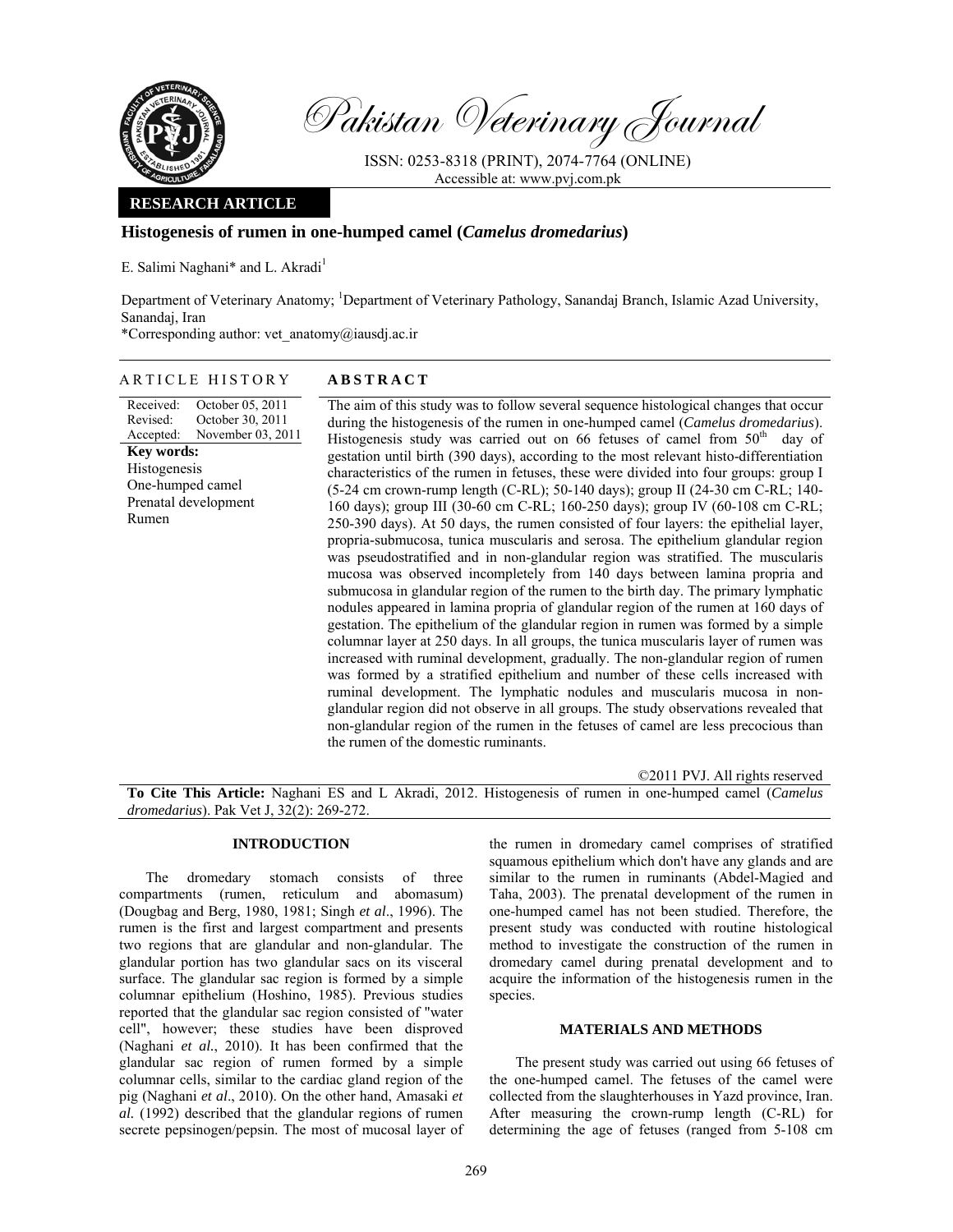C-RL, approximately 50-390 days of gestation), the rumen samples for histological study were collected and fixed in 10% formalin for 1-2 week(s). The rumens were separated and small pieces of the tissue were dissected from the non-glandular and glandular regions of the rumen of each fetus. All specimens of the regions were dehydrated in ethanol, cleared in methyl benzoate, and embedded in paraffin. Tissue sections were cut at 4-5µm thickness and mounted on glass slides and stained with hematoxylin and eosin (Pousty and Adibmoradi, 2006).

#### **RESULTS AND DISCUSSION**

The rumen was histologically differentiated into four stages during prenatal development of the camel, thereby the fetuses of the camel were divided in four groups according to histo-differentiation of the rumen in the fetuses.

**Group I (5-24 cm C-RL; 50-140 days of gestation):** At this stage of rumen's development, the wall of the glandular region was consisted of four well differentiated layers: the epithelial layer, propria-submucosa, tunica muscularis and serosa. The epithelium layer was of a nonciliary, pseudostratified, cylindrical type and the wall of the non-glandular region was stratified (Fig. 1, 2). Its cells displayed a round nucleus localized in the middle and basal portions of the epithelial layer, leaving a band clear cytoplasm peripherally. The propria-submucosa (pluripotential blastemic tissue) was subepithelial and had a mesenchymatous nature, forming the largest part of the organic wall. It was formed from stellate cells and immersed in an abundant ground substance. The other authors described this layer in other animals as a submucosa from the first fetal stages and a distinct layer that will be derived from the pluripotential blastemic tissue (El-Bab *et al*., 1983; Franco *et al*., 1992, 2004). The tunica muscularis was composed of smooth muscles in two layers (internal and external) of fusiform myoblastic cells: an internal (circular) layer and external (longitudinal) layer. The internal layer wasn't complete in this group. The serosa was formed by a subserosa that covered by a mesothelium.

**Group II (24-30 cm C-RL; 140-160 days):** In this group, the ruminal wall in glandular region was composed of four layers: mucosa, submucosa, tunica muscularis and serosa. The epithelium of mucosal layer was pseudostratified. Lamina propria was separated from the submucosa by the muscularis mucosa from 140 days to the birth day. In both layers was formed by connective tissue with mesenchymal and a large amount of fibroblasts (Fig. 3). In the cardiac region of the third compartment in camel (Naghani, 2010) described its similarity to this study at 140 days of prenatal development. The muscularis mucosa wasn't observed completely and consisted of two, three and more cells of smooth muscle protruding into the greater folds. The submucosa was formed by a loose connective tissue with abundant ground substance. The tunica muscularis in both region consisted of two layers: internal (circular) and external (longitudinal) layers. Intense vascularization was observed in serosa of the both region. In non-glandular

region was showed that epithelium of this region was stratified, as in previous stage, consisted of two or three visible layers in contact with a basal cells layer. The basal cells layer undergoes a sharp mitosis in this region.



**Fig.1:** Photomicrograph of transverse section of the glandular region wall at 5 cm C-Rl. Epithelium (E), Lamina propria+submucosa (L+S), tunica muscularis (M). H&E; X180.



**Fig.2:** Photomicrograph of transverse section of the non-glandular region wall at 5 cm C-RL. Epithelium (E), propria+submucosa (P+S), tunica muscularis (M). H&E; X180.



**Fig. 3:** Photomicrograph of transverse section of the glandular region wall at 24 cm C-RL. Epithelium (E), Lamina propria (L), submucosa (S), tunica muscularis (M), muscularis mucosa (arrow). H&E; X110.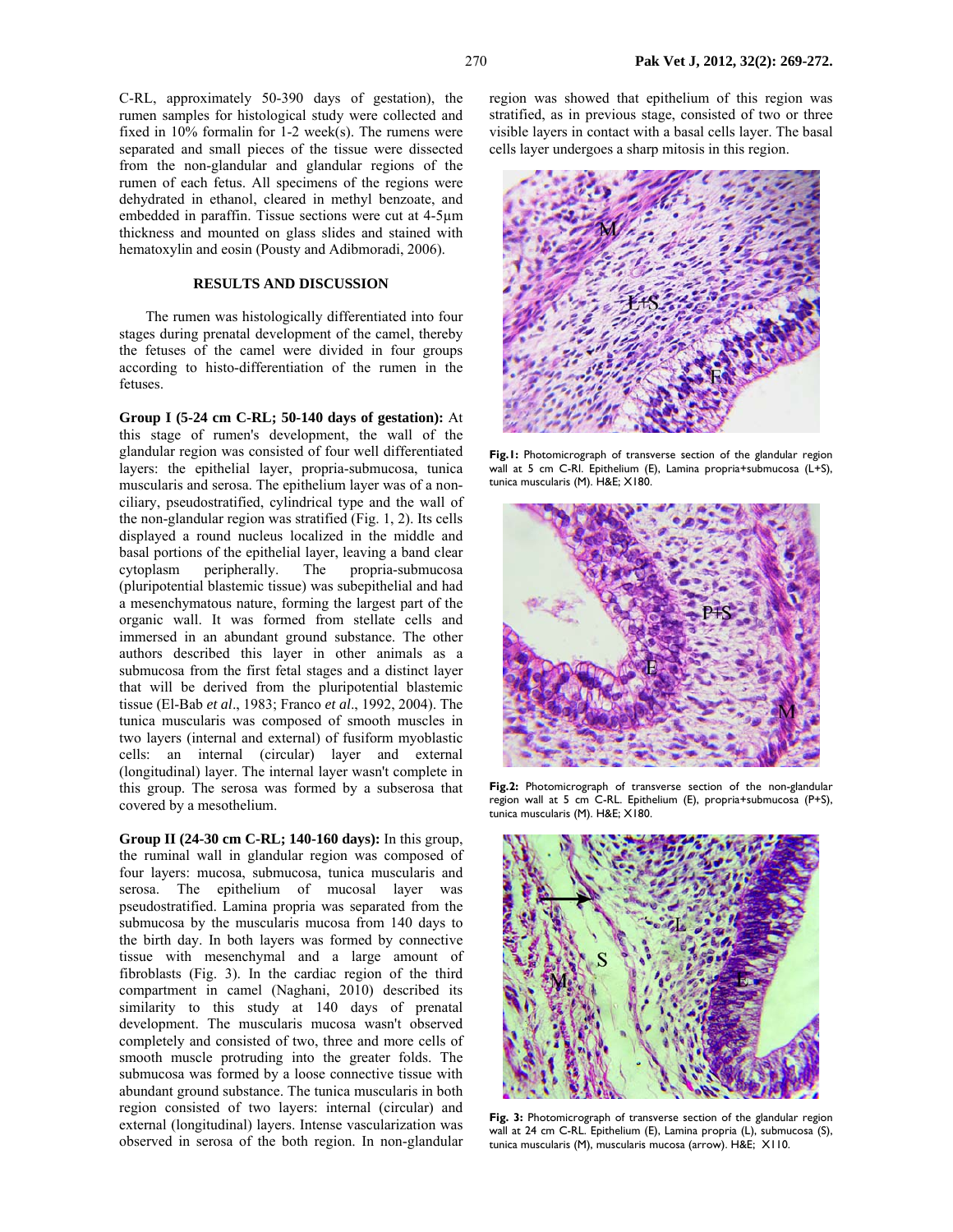Propria-submucosa, adjacent to the basal cells layer, was formed by morphologically stellate cells and a large quantity of ground substance. In the cow (Vivo *et al*., 1990), this has previously been reported at earlier stages of development (around 18% of gestation). This region in its other layers didn't show significant variation with respect to the glandular region in this group.

**Group III (30-60 cm C-RL; 160-250 days):** In this stage of development, the cells of mucosa layer was pseudostratified at 160 days and it formed simple columnar cells at 250 days that the nucleuses were arranged in basal or middle row of the cells (Fig. 4). The lamina propria was thinner than previous groups and highly vascularized and protruded into the folds with muscularis mucosa. At 160 days, the lamina propria had the primary lymphatic nodules which contained many lymphocytes. The lymphatic nodules were observed at 160 days up to the birth time in the lamina propria of glandular region in the rumen (Fig. 5). Similar result has been reported for the abomasum of camel's fetuses that lymphatic nodules in the cardiac region of abomasum formed at 160 days of gestation of camel (Naghani, 2010). These anatomical peculiarities are absent in the stomach of the ruminant (Alzola *et al*., 2004) and cause increase immunity level of mucosal layer in the rumen of camel in contact with microorganisms.

The wall of the non-glandular region of this group was contained of: epithelial layer, propria-submucosa, tunica muscularis and serosa. The epithelium of this region was stratified that increased in number as well as its development. It was formed by two clearly differentiated zones. The first; basal or stratum germinativum, made up one or two layers of morphologically oval cells, with a large central nucleus occupying most of the cell and a basophilic cytoplasm. The second was apical of two or three layers of polyhedral cells, with a small nucleus and clear-colored cytoplasm, referred to as the stratum granulosum. Various researchers have described its earlier in ruminants, in sheep (Franco *et al*., 1992, 2011), in goat (Molinari and Jorquera, 1988) and in cow (Vivo *et al*., 1990; Masot *et al*., 2007; Scala *et al*., 2011). The lamina propria-submucosa was formed by a connective tissue that the connective tissue, located



Fig. 4: Photomicrograph of transvers section of the glandular region wall at 60 cm C-RL. Epithelium (E), Lamina propria (L). H&E; X 440.



Fig. 5: Photomicrograph of transvers section of the glandular region wall at 30 cm C-RL. Epithelium (E), primary lymphatic nodule (arrow). H&E; X180.



Fig. 6: Photomicrograph of transvers section of the glandular region wall at 108 cm C-RL. Epithelium (E), Lamina propria (L), muscularis mucosa (arrow). H&E; X160.



**Fig. 7:** Photomicrograph of transvers section of the non-glandular region wall at 108 cm C-RL. Epithelium (E), propria+submucosa (P+S). H&E; X165.

under the epithelium, was dense type with low quantity of ground substance and the connective tissue, adjacent to the tunica muscularis, was loose type. The dense connective tissue plays an important role in protecting the other layers from mechanical damage. The tunica muscularis in both region consisted of two layers that